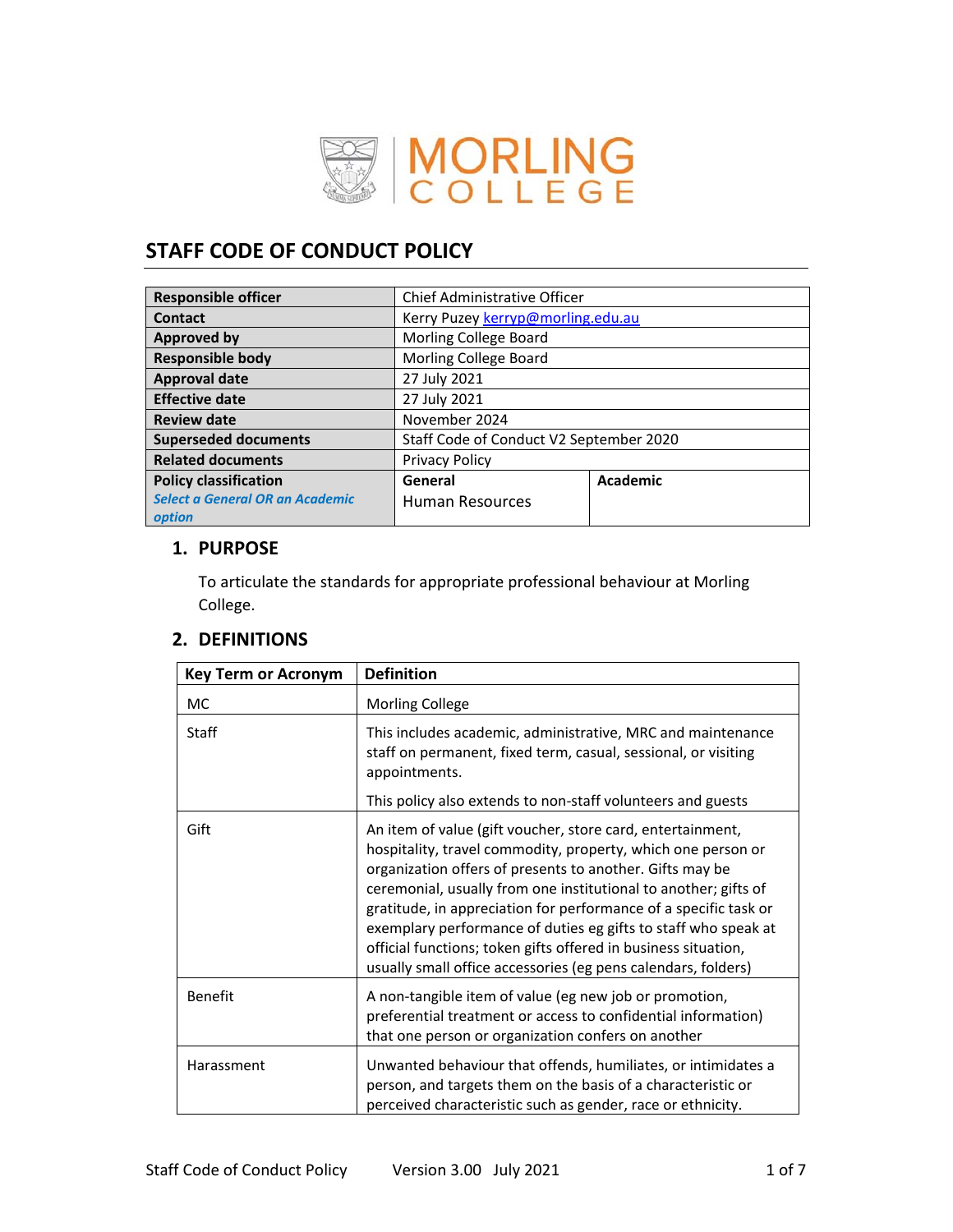| <b>Bullying</b>      | Repeated, unreasonable and unwelcome behaviour directed<br>towards an employee or group of employees that creates a risk<br>to health and safety.                                                                                                                                                   |
|----------------------|-----------------------------------------------------------------------------------------------------------------------------------------------------------------------------------------------------------------------------------------------------------------------------------------------------|
| Vulnerable adults    | Those 18 years or older who are unable to take care of<br>themselves, or unable to protect themselves against harm or<br>exploitation by reason of age, illness, trauma or disability, or any<br>other reason, and includes those that suffer disadvantage such<br>as social and financial hardship |
| Conflict of interest | A situation where there is a likelihood that staff possessing a<br>particular interest could be improperly influenced, or appear to<br>be improperly influenced, in the performance of their duties.<br>The conflict can be perceived, potential or actual.                                         |

## **3. SCOPE**

This policy applies to all staff, volunteers, guests, and visiting appointees. It does not extend to charitable donations to Morling College or its Foundation or to approved sponsorships.

# **4. POLICY STATEMENT**

Morling College staff are expected to observe the highest standards of ethics, integrity and behaviour during the course of their employment with Morling. Staff are expected to conduct the business of the institution and to perform their duties with efficiency, economy, fairness, honesty, impartiality, and in accordance with the appropriate biblical standards and the principles detailed below (point 5).

MC staff are to see their roles as opportunities to serve God and others and to use their gifts for the furtherance of the vision and mission of MC.

All staff members are accountable through the Principal to the MC Board. MC Staff members have all the normal rights of employees under statute and common law.

This policy complements the Morling College Community Code and is to be read in conjunction with other relevant documents and policies as outlined in point 7 below.

### **5. PRINCIPLES**

#### Staff are expected to:

#### 5.1 Be diligent and responsible.

- 5.1.1 perform duties diligently, in a professional and responsible manner.
- 5.1.2 comply with MC policies, leadership or direct supervisor's directions, relevant legislative, industrial, and administrative requirements.
- 5.1.3 implement policies and decisions in an impartial manner.

#### 5.2 Respect all people.

5.2.1 treat colleagues, students, and members of the public respectfully, fairly and consistently, in a non‐discriminatory manner with proper regard for their rights and obligations.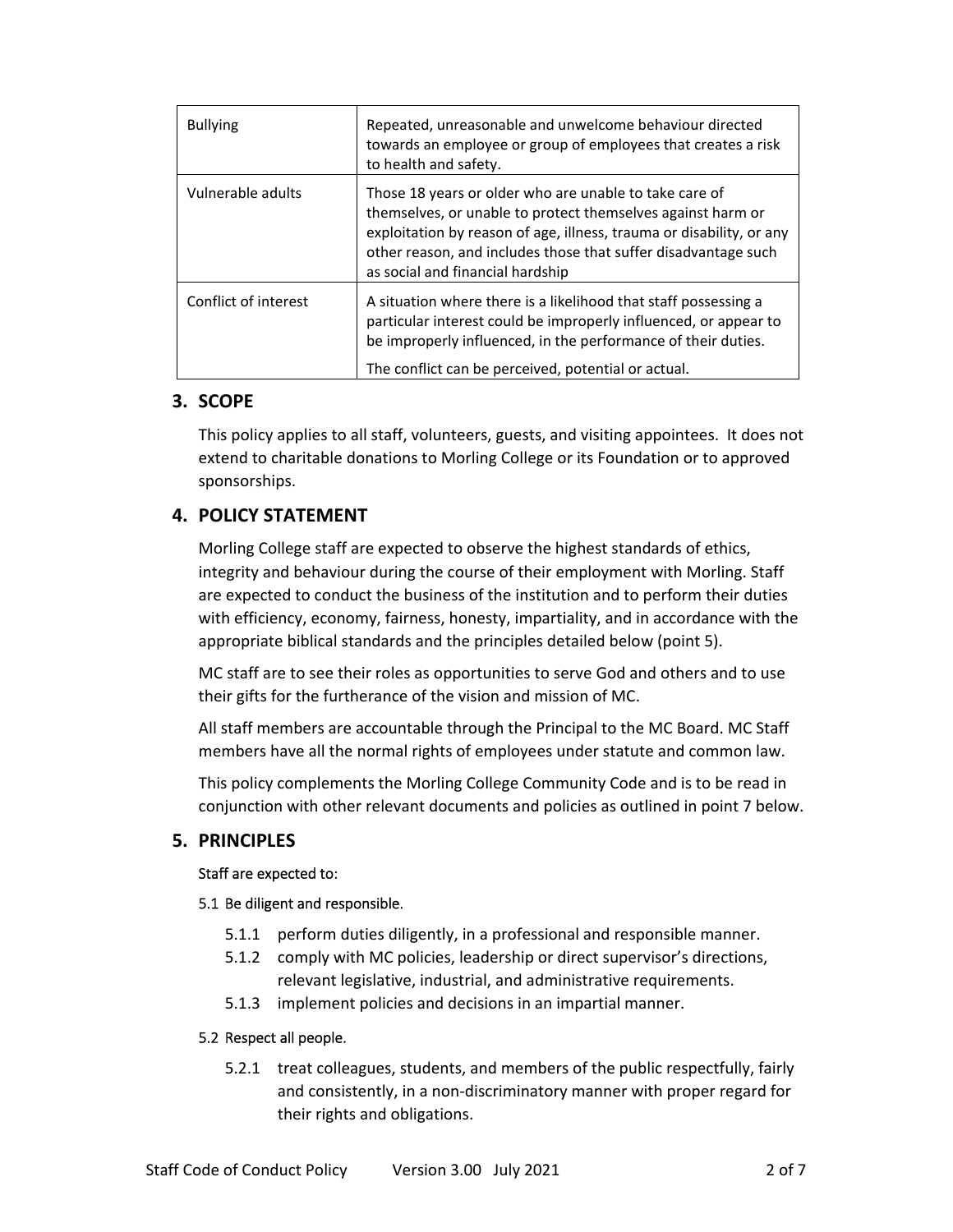5.2.2 ensure that decisions and actions are reasonable, fair and appropriate to the circumstances, based on a consideration of all the relevant facts, and supported by adequate documentation and in accordance with MC policies.

#### 5.3 Act in the public interest and in the interest of Morling College

- 5.3.1 always act in the public interest.
- 5.3.2 promote confidence in MC.
- 5.3.3 protect the reputation of MC.
- 5.3.4 not engage in activities at work or outside work that would bring MC into disrepute.

#### 5.4 Provide responsive service.

- 5.4.1 provide a relevant and responsive service to students, other staff members and members of the public, providing all necessary and appropriate assistance.
- 5.4.2 provide information promptly that is clear, accurate, current and in an appropriate format.

#### 5.5 Avoid conflicts of interest.

- 5.5.1 ensure that there is no conflict (perceived, potential, or actual) between personal interests and the exercise of MC duties and responsibilities.
- 5.5.2 take responsibility for declaring their own conflicts with the relevant manager, committee chair, or with the Principal.
- 5.5.3 any disputes over alleged conflicts of interests are to be resolved through MC's grievance procedures.

#### 5.6 Only undertake outside employment only within the terms of this policy

- 5.6.1 any employment outside of MC is
	- to be performed outside their normal working hours.
	- not to conflict with MC work.
	- not to adversely affect a staff member's MC work performance.
	- not to involve the use of MC resources without prior written consent.

#### 5.7 Gifts or benefits not be received without the knowledge of their supervisor.

- 5.7.1 not to *request* or to *accept* gifts or benefits which might in any way, either directly or indirectly, compromise or influence professional integrity.
- 5.7.2 where the acceptance poses no compromise in the integrity of the recipient or MC, accept unsolicited gifts or benefits of a nominal value, up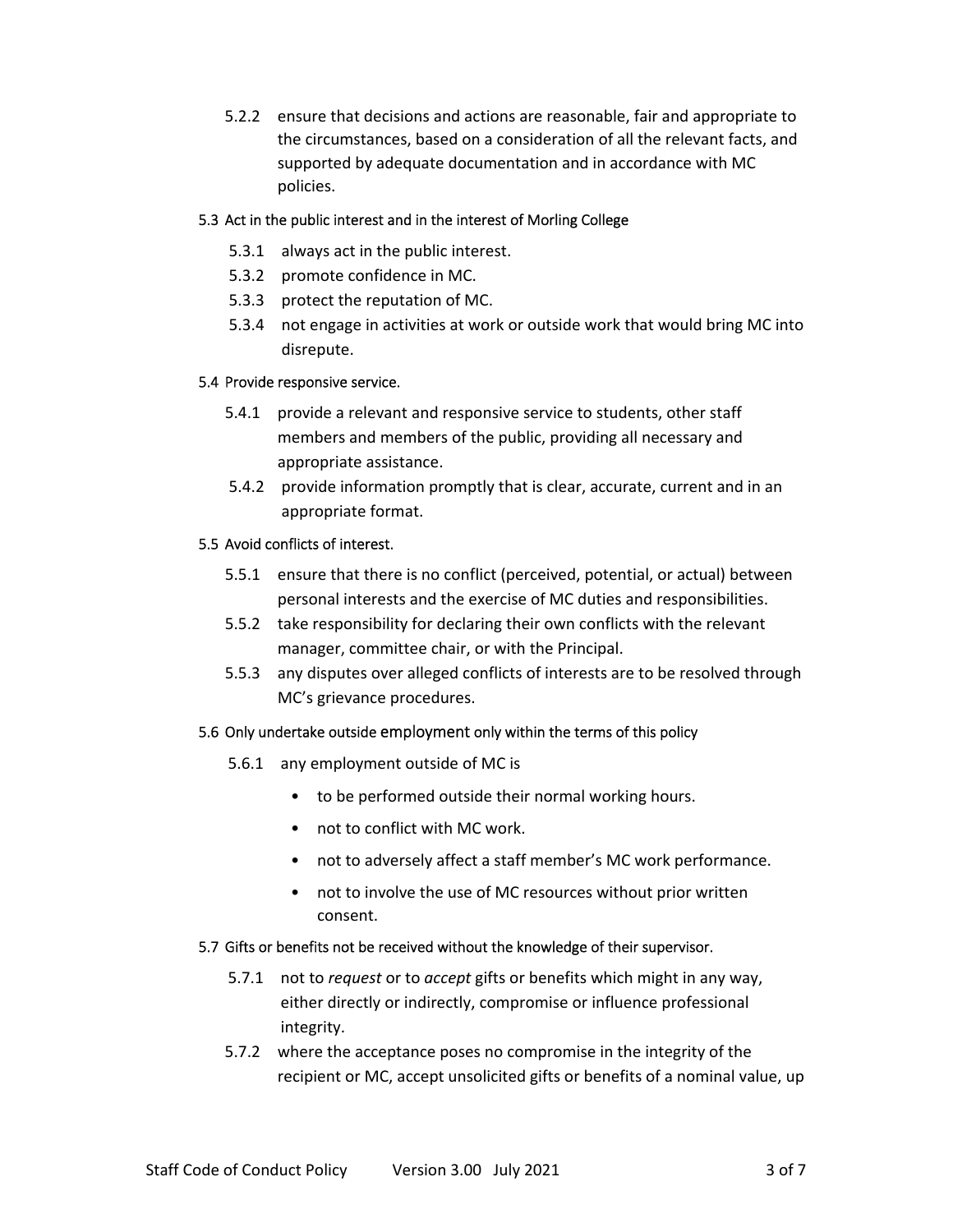to \$150, attached to social and cultural events, promotional activities or visits.

- 5.7.3 Any ceremonial or institutional gifts accepted on behalf of the College to be passed to the Principal to determine placement.
- 5.7.4 immediately declare in writing to the Principal any gifts or benefits that are received above \$150 in value. The Principal will work with the Chief Operating Officer to determine what is done with the gift.

#### 5.8 Only make authorised public comment about MC and/or its activities

- 5.8.1 only represent MC as spokespersons when authorised by the Principal to do so.
- 5.8.2 Unless authorised, not to speak publicly about MC on any issue *(see MC Communications Policy).*

#### 5.9 Maintain security and confidentiality of MC records and information

- 5.9.1 maintain the security, integrity, confidentiality and privacy of MC records and information to which they have access.
- 5.9.2 not disclose, or offer to supply, confidential or private MC information except when authorised to do so as a part of their normal duties, or when required or permitted to do so by MC policy, State or Commonwealth law, court order or other legal instrument.
- 5.9.3 ensure that confidential information, in any form, cannot be accessed by unauthorised people and that sensitive information is only discussed or otherwise communicated with people, either within or outside MC, who are authorised to have access to it (see *MC Privacy Policy*).
- 5.9.4 Passwords to be appropriate and kept securely

#### 5.10 Use MC resources wisely

- 5.10.1 exercise stewardship in the use and management of MC resources and property, treating them with due diligence and care.
- 5.10.2 use MC property and services for MC purposes only.
- 5.10.3 not to make unauthorised personal use of any of MC facilities, equipment or services.

#### 5.11 Maintain a safe and healthy workplace

- 5.11.1 comply with WH&S legislation and MC WH&S policy.
- 5.11.2 ensure that best practice WH&S procedures are adopted in all MC activities.
- 5.11.3 advise the Principal (and/or MC's WH&S Officer) of any physical or intellectual impediment (permanent and/or temporary) that may potentially endanger themselves, other staff members, students or visitors whilst the staff member is carrying out his/her normal duties.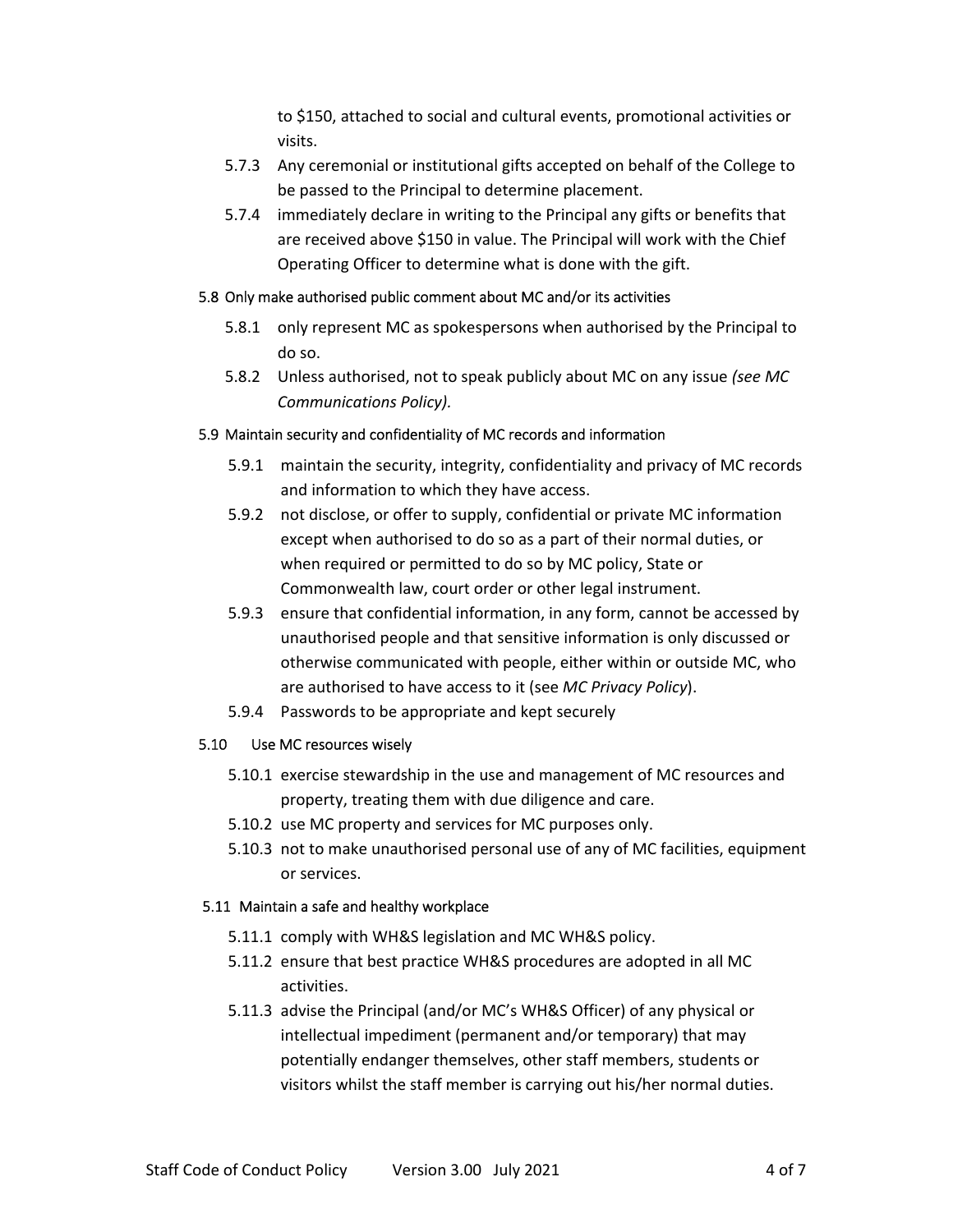#### 5.12 Behave with integrity in relation to others.

- 5.12.1 treat all staff, students and the public with dignity and respect, regardless of background, beliefs or culture.
- 5.12.2 do not discriminate against, cause harm or detriment, bully or harass their colleagues, students or members of the public because of their colour, ethnic background, descent or nationality, gender, marital status, pregnancy, political opinion, disability, age, social origin, medical record, carer, family responsibilities or any perceptions with regards to these.
- 5.12.3 respect and protect the interests of children and vulnerable adults (see Protection of the vulnerable policy)

#### 5.13 Act with fairness and equity

- 5.13.1 deal with issues, grievances or complaints consistently, promptly and fairly, in accordance with approved MC procedures, and the principles of natural justice.
- 5.13.2 use discretionary powers wisely, taking all relevant facts into consideration, including mitigating circumstances, having regard to the particular merits of each case and disregarding irrelevant matters or circumstances.

### **6. BREACH OF THIS CODE**

- 6.1 This Code is designed to promote and enhance the ethical behaviour of MC staff in the workplace. A failure to comply with this Code will be viewed seriously and may result in disciplinary action, including termination of employment.
- 6.2 Staff must report breaches of this Code to their delegated senior manager who is responsible for their department, faculty or administrative area.
- 6.3 MC will use its utmost endeavours to protect staff who in good faith and with good grounds report breaches referred to in Section 6.2 above.
- 6.4 If it is found that a reported breach of this Code, pursuant to Section 6.2 above is untrue and was made with malicious, frivolous or mischievous intent, the report may in itself constitute misconduct and a breach of this Code, warranting the possible commencement of disciplinary action.

# **7. RELATED DOCUMENTS AND LEGISLATION**

**Community Code Anti-Discrimination Policy** Communications Policy: Staff Equal Opportunity Policy Grievance Policy (non‐academic matters) Privacy Policy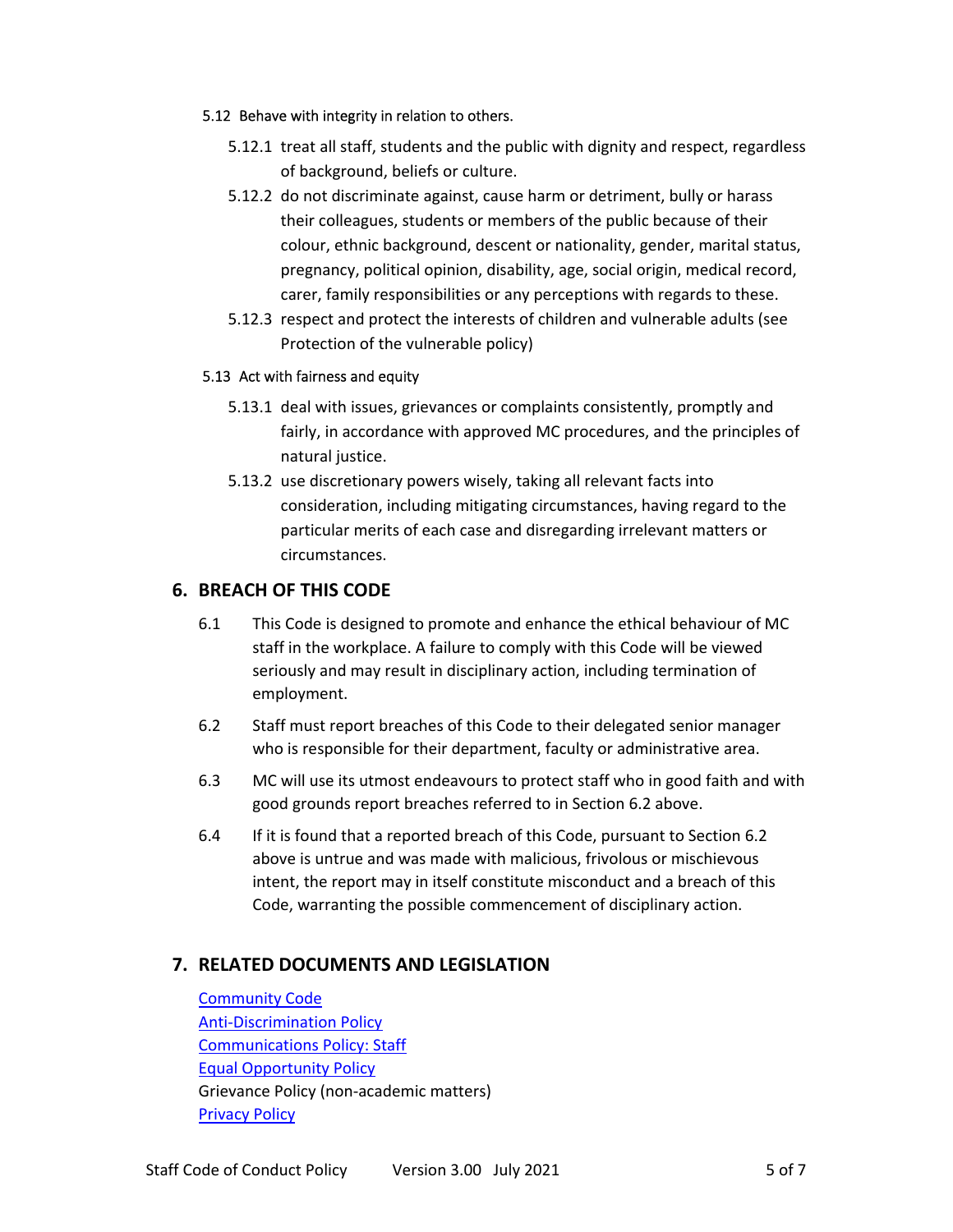Protection of the Vulnerable policy Work Health and Safety Policy

Anti-discrimination Act 1977 (NSW)

Sex Discrimination Act 1984 (Cwlth)

Racial Discrimination Act 1975 (Cwlth)

Privacy and Personal Information Act 1998 (NSW)

### **8. REFERENCES**

Avondale Staff Code of Conduct

Macquarie University Staff Code of Conduct

https://www.employmentlawhandbook.com.au/what-is-the-difference-betweenworkplace‐bullying‐and‐harassment/

Australian Baptist Ministries Working with Children Policy

### **9. VERSION HISTORY**

| <b>Version</b> | Approved<br>by                                | <b>Approval Date</b> | <b>Effective Date</b> | Changes made                                                                                                                                                                                                                                                                                                                                                                                                                                                                                                                                                                                                                             |
|----------------|-----------------------------------------------|----------------------|-----------------------|------------------------------------------------------------------------------------------------------------------------------------------------------------------------------------------------------------------------------------------------------------------------------------------------------------------------------------------------------------------------------------------------------------------------------------------------------------------------------------------------------------------------------------------------------------------------------------------------------------------------------------------|
| 3.0            | MC Board<br>(after HR<br>committee<br>review) | 27 July 2021         | 27 July 2021          | Added 5.7.2, 5.9.4<br>Adjusted responsible<br>officer, Policy statement,<br>5.7.5 and 5.8.2                                                                                                                                                                                                                                                                                                                                                                                                                                                                                                                                              |
| 2.0            | MC Board                                      | 22 September 2020    | 22 September<br>2020  | Formatted to template;<br>streamlined; recast into<br>active voice. Additional<br>definitions. Expanded<br>the SCOPE to include<br>volunteers, guests, and<br>visiting appointee and to<br>explicitly exclude gifts to<br>MC and sponsorship. 5.5<br>Conflict of Interest:<br>Extracted text relating to<br>conflict of interest and<br>created 'Avoiding<br>Conflicts of Interest<br>Guidelines'. Expanded<br>5.7 to allow the<br>acceptance of<br>unsolicited, non-<br>compromising gifts of up<br>to \$150, and ceremonial<br>or institutional gifts to<br>be accepted and passed<br>to Principal. 5.10<br>Extracted text relating to |